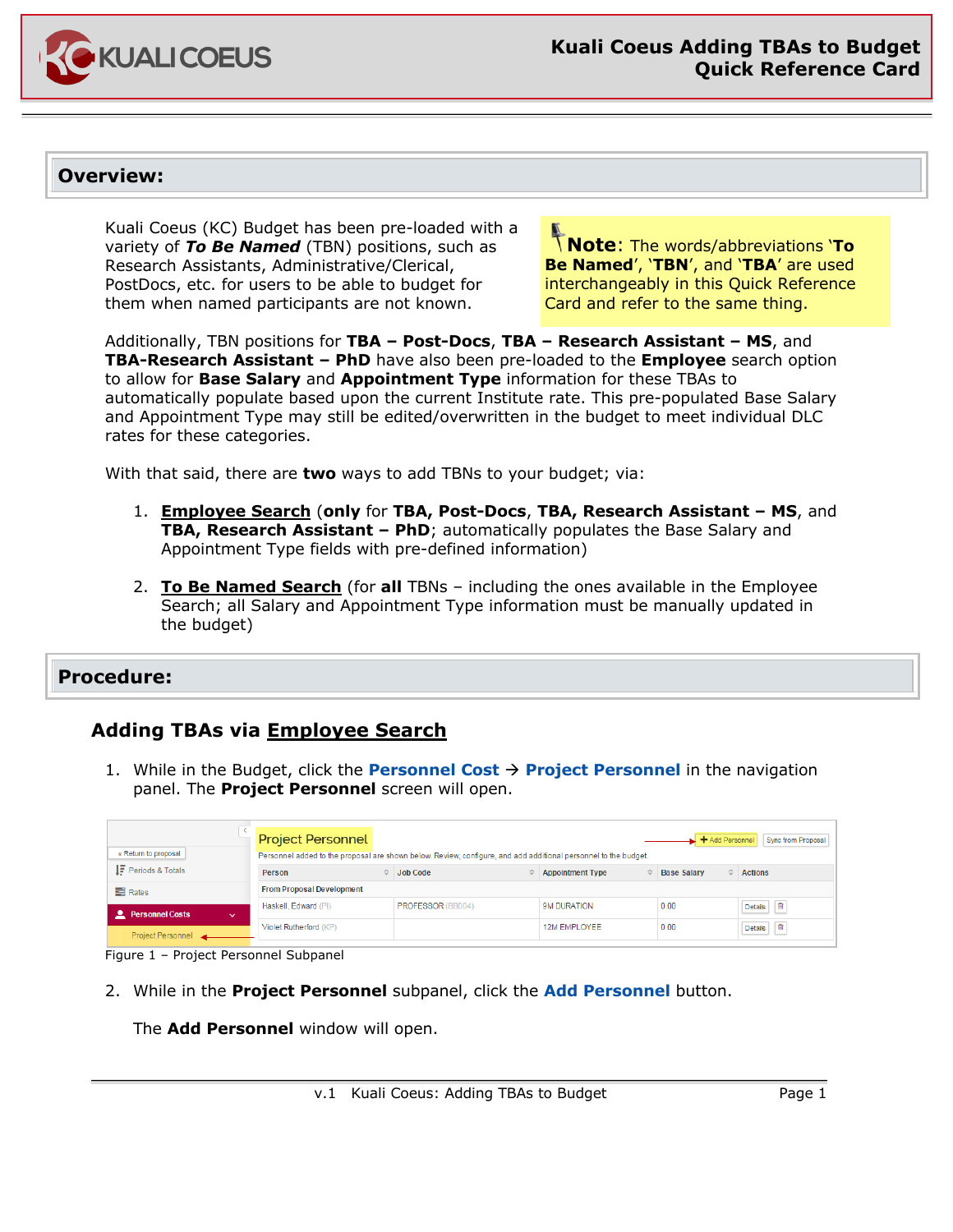

| <b>Add Personnel</b>                   | $\times$ |
|----------------------------------------|----------|
| Search for * Employee                  |          |
| <b>Last Name</b>                       |          |
| <b>First Name</b><br>Time 2 Addina TDA |          |

Figure 2 – Adding TBA

- 3. In the **Add Personnel** window:
	- a. From the **Search for** drop-down field, select/leave **Employee**
	- b. In the **Last Name** field enter **TBA**
	- c. Click the **Search** button
- 4. A list of all the available TBAs will display. Select the TBA you want to add by clicking the **checkbox** next to the TBA's Full Name and click the **Add Selected Personnel** button.

| Add Personnel               |                                                                                                                        |                                                                                                                                                 |               |          |                                 | $\boldsymbol{\times}$       |
|-----------------------------|------------------------------------------------------------------------------------------------------------------------|-------------------------------------------------------------------------------------------------------------------------------------------------|---------------|----------|---------------------------------|-----------------------------|
|                             | Only the top 200 results were returned. If you cannot find what you are looking for, please refine the search criteria |                                                                                                                                                 |               |          |                                 |                             |
| <b>Full Name:</b><br>C.     | User ID:                                                                                                               | $\hat{\diamond}$ Email Address: $\hat{\diamond}$ Unit Number: $\hat{\diamond}$ Unit Name: $\hat{\diamond}$ Organization: $\hat{\diamond}$ City: |               |          |                                 | ≎                           |
| TBA.<br>□                   | tba999999999                                                                                                           |                                                                                                                                                 | 999999        | External | External                        | Cambridge                   |
| TBA, Post-Doc               | tbapostdoc999999995                                                                                                    |                                                                                                                                                 | 999999        | External | External                        | Cambridge                   |
| TBA. Res Asst Mst           | tbaresasstmst999999983                                                                                                 |                                                                                                                                                 | 999999        | External | External                        | Cambridge                   |
| TBA, tbaresasstphd          | tbaresasstphd999999997                                                                                                 |                                                                                                                                                 | 999999        | External | External                        | Cambridge                   |
| Showing 1 to 4 of 4 entries |                                                                                                                        |                                                                                                                                                 |               |          | <b>Previous</b><br><b>First</b> | 1 <sup>1</sup><br>Next Last |
|                             |                                                                                                                        |                                                                                                                                                 |               |          |                                 |                             |
|                             |                                                                                                                        | <b>Add Selected Personnel</b>                                                                                                                   | Refine Search | Cancel   |                                 |                             |

Figure 3 – Adding TBA

5. The selected TBA(s) will be added to the **Project Personnel** section where you will need to update the details for each of them, if applicable.

| « Return to proposal                          | <b>Project Personnel</b><br>$+$ Add Personnel<br>Sync from Proposal<br>Personnel added to the proposal are shown below. Review, configure, and add additional personnel to the budget. |                     |                                         |                                 |                            |  |  |
|-----------------------------------------------|----------------------------------------------------------------------------------------------------------------------------------------------------------------------------------------|---------------------|-----------------------------------------|---------------------------------|----------------------------|--|--|
| $IF$ Periods & Totals                         | Person                                                                                                                                                                                 | $\Diamond$ Job Code | $\Leftrightarrow$ Appointment Type<br>≎ | <b>Base Salary</b><br>$\hat{v}$ | <b>Actions</b>             |  |  |
| $\equiv$ Rates                                | <b>From Proposal Development</b>                                                                                                                                                       |                     |                                         |                                 |                            |  |  |
| <b>L</b> Personnel Costs<br>$\checkmark$      | Haskell, Edward (PI)                                                                                                                                                                   | PROFESSOR (BB004)   | 9M DURATION                             | 0.00                            | <b>B</b><br><b>Details</b> |  |  |
| <b>Project Personnel</b>                      | Violet Rutherford (KP)                                                                                                                                                                 |                     | 12M EMPLOYEE                            | 0.00                            | 旧<br><b>Details</b>        |  |  |
| <b>Assign Personnel to Periods</b>            | <b>Other Personnel</b>                                                                                                                                                                 |                     |                                         |                                 |                            |  |  |
|                                               | TBA, Post Doc                                                                                                                                                                          | (TBA)               | 12M EMPLOYEE                            | 42000.00                        | B<br><b>Details</b>        |  |  |
| E Non-Personnel Costs<br>Figure 4 - Added TBA |                                                                                                                                                                                        |                     |                                         |                                 |                            |  |  |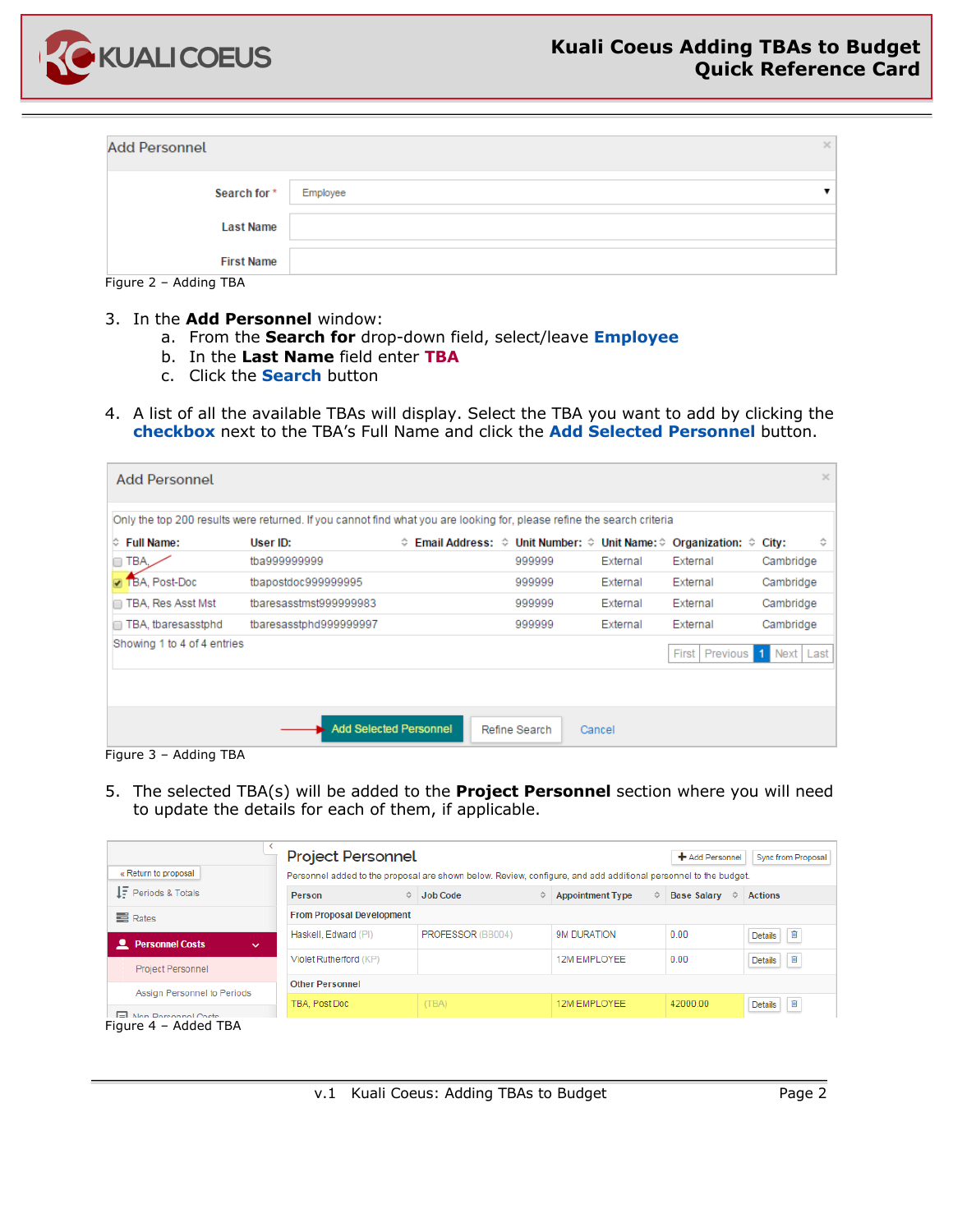

**Note: Base Salary** and **Appointment Type** automatically populates based upon current Institute rate (Yearly Salary Amount with 12M Employee Appointment Type) for:

- TBA, Research Assistant MS
- TBA, Research Assistant PhD
- TBA, Post-Doc

This Base Salary and Appointment Type may be edited in the budget (individual Details section) to meet individual DLC rates for these categories.

6. If needed, repeat these steps to add more TBAs via the Employee search option.

**Note:** If adding multiple TBAs of the **same type** via the Employee search, KC will behave as if all those TBAs are the same person. In order to distinguish the TBAs and prevent system errors when budgeting for them, you will need to change the Job Code of the TBA(s) so no two TBAs have the same Job Code.

| <b>Project Personnel</b><br>+ Add Personnel<br>Sync from Proposal<br>« Return to proposal<br>Personnel added to the proposal are shown below. Review, configure, and add additional personnel to the budget. |                                  |                      |                         |                                       |                     |  |  |
|--------------------------------------------------------------------------------------------------------------------------------------------------------------------------------------------------------------|----------------------------------|----------------------|-------------------------|---------------------------------------|---------------------|--|--|
| $IF$ Periods & Totals                                                                                                                                                                                        | $\hat{v}$<br>Person              | <b>Job Code</b><br>≎ | <b>Appointment Type</b> | Base Salary $\Leftrightarrow$ Actions |                     |  |  |
| <b>言</b> Rates                                                                                                                                                                                               | <b>From Proposal Development</b> |                      |                         |                                       |                     |  |  |
| <b>Personnel Costs</b><br>≗<br>$\checkmark$                                                                                                                                                                  | Haskell, Edward (PI)             | PROFESSOR (BB004)    | 9M DURATION             | 90000.00                              | 面<br><b>Details</b> |  |  |
| <b>Project Personnel</b>                                                                                                                                                                                     | Violet Rutherford (KP)           |                      | 12M EMPLOYEE            | 0.00                                  | 面<br>Details        |  |  |
| Assign Personnel to Periods                                                                                                                                                                                  | <b>Other Personnel</b>           |                      |                         |                                       |                     |  |  |
|                                                                                                                                                                                                              | TBA, Post Doc                    | (TBA)                | 12M EMPLOYEE            | 42000.00                              | 自<br><b>Details</b> |  |  |
| <b>E</b> Non-Personnel Costs<br>Single Point Entry                                                                                                                                                           | TBA, Post Doc                    | (TBA)                | 12M EMPLOYEE            | 42000.00                              | 面<br><b>Details</b> |  |  |

Figure 5 – TBAs added via Employee Search (Same Job Code)

7. Click the **Details** button for any of the TBAs if any of their information needs to be modified (including Job Codes).

**Note**: Keep in mind that the pre-populated Base Salary and Appointment Type may be edited/overwritten to meet individual DLC rates if those deviate from the current Institute rate, by clicking the **Details** button and overwriting the information presented for the each applicable TBA.

8. In the **Assign Personnel to Periods** subpanel, budget for the TBAs as you normally would for any other person.

# **Adding TBAs via To Be Named Search**

1. While in the Budget, click the **Personnel Cost**  $\rightarrow$  **Project Personnel** in the navigation panel. The **Project Personnel** screen will open.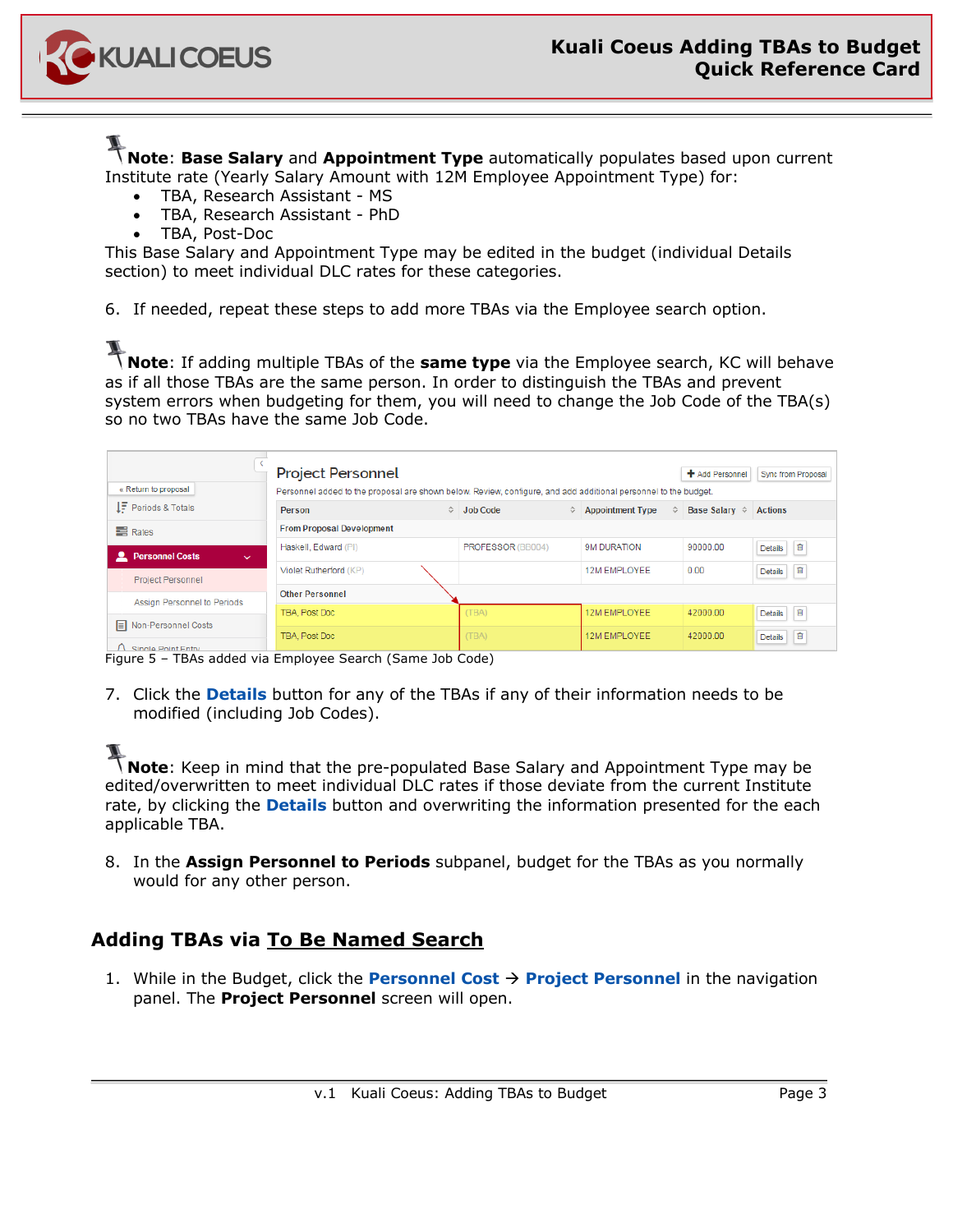

| « Return to proposal                     | <b>Project Personnel</b><br>Personnel added to the proposal are shown below. Review, configure, and add additional personnel to the budget. |                     |                         |         |                    | + Add Personnel<br>Sync from Proposal |
|------------------------------------------|---------------------------------------------------------------------------------------------------------------------------------------------|---------------------|-------------------------|---------|--------------------|---------------------------------------|
| $IF$ Periods & Totals<br><b>言</b> Rates  | Person<br><b>From Proposal Development</b>                                                                                                  | $\Diamond$ Job Code | <b>Appointment Type</b> | $\circ$ | <b>Base Salary</b> | $\Leftrightarrow$ Actions             |
| <b>L</b> Personnel Costs<br>$\checkmark$ | Haskell, Edward (PI)                                                                                                                        | PROFESSOR (BB004)   | 9M DURATION             |         | 0.00               | 自<br><b>Details</b>                   |
| Project Personnel                        | Violet Rutherford (KP)                                                                                                                      |                     | 12M EMPLOYEE            |         | 0.00               | 自<br><b>Details</b>                   |

Figure 6 – Project Personnel Subpanel

- 2. While in the **Project Personnel** subpanel, click the **Add Personnel** button.
- 3. In the **Add Personnel** window that opens, from the **Search for** drop-down field, select **To Be Named**.

| <b>Add Personnel</b> |                              | ×. |
|----------------------|------------------------------|----|
|                      | Search for *   To Be Named 4 |    |

Figure 7 – Search for: To Be Names

4. A list of all the available TBAs will display. Enter the number (e.g. 3) of TBAs in the **Quantity** field for each **Person Category** you want to add and click the **Add TBN Personnel to the Budget** button.

| To Be Named<br>Search for *                                                              | ▼             |  |  |  |  |  |  |
|------------------------------------------------------------------------------------------|---------------|--|--|--|--|--|--|
| Select the quantity of each 'to be named' person category to be returned to your budget. |               |  |  |  |  |  |  |
| <b>Person Category</b>                                                                   | Quantity<br>≎ |  |  |  |  |  |  |
| TBA - Administrative/Clerical                                                            | 0             |  |  |  |  |  |  |
| TBA - Business Analyst                                                                   | 0             |  |  |  |  |  |  |
| TBA - Clinical Coordinator                                                               | 0             |  |  |  |  |  |  |
| TBA - Graduate Assistant                                                                 | 0             |  |  |  |  |  |  |
| TBA - Hourly Help                                                                        | 0             |  |  |  |  |  |  |
| <b>TBA - Nurse Practitioner</b>                                                          | 0             |  |  |  |  |  |  |
| TBA - Post-Doc                                                                           | 0             |  |  |  |  |  |  |
| TBA - Professor                                                                          | 0             |  |  |  |  |  |  |
| TBA - Project Coordinator                                                                | 0             |  |  |  |  |  |  |
| TBA - Project Manager                                                                    | 0             |  |  |  |  |  |  |
| TBA - Research Assistant - MS                                                            | 3             |  |  |  |  |  |  |